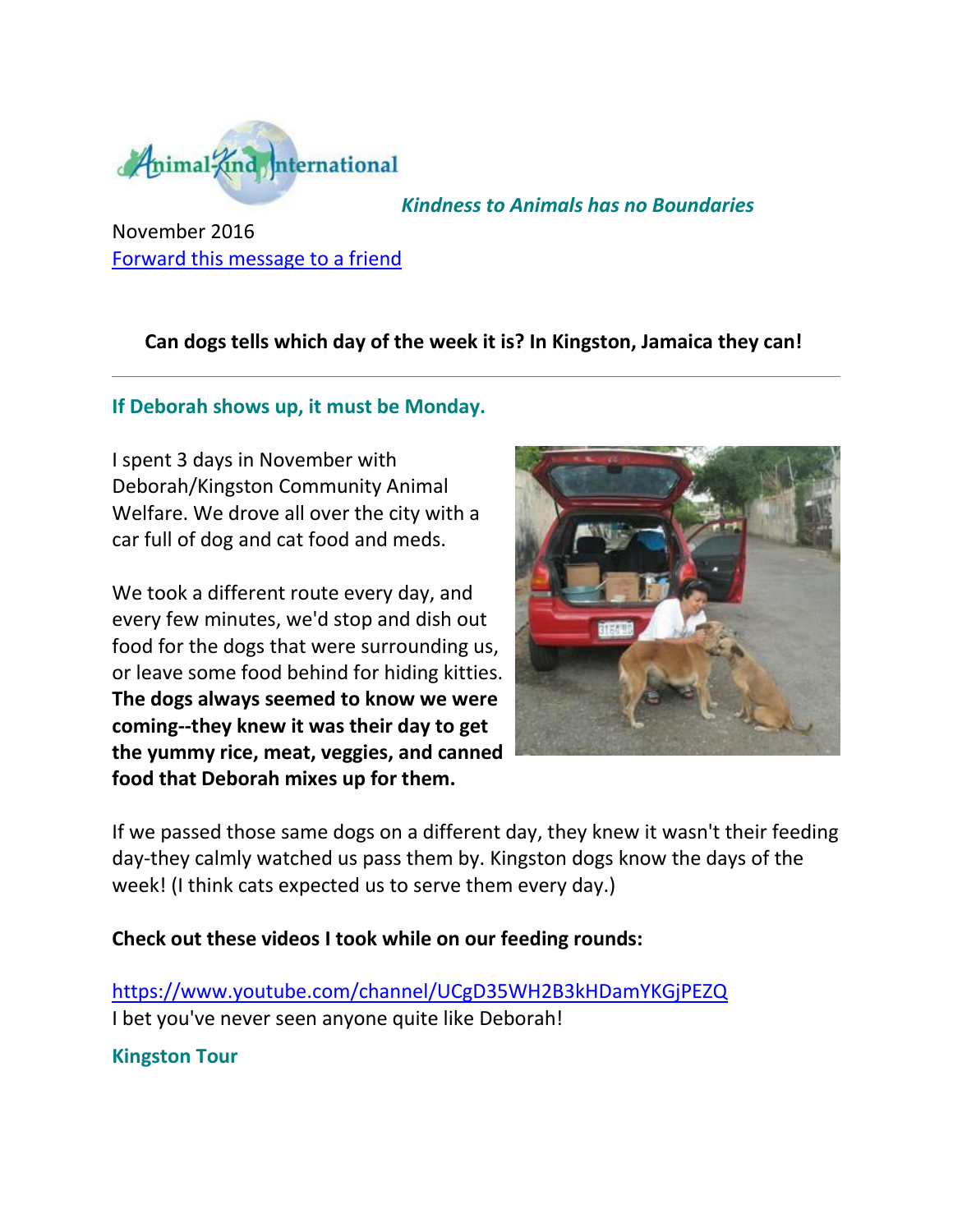**Touring around Kingston with Deborah is like no tour you've ever been on!** We went to parts of Kingston, where most tourists never go, and I met some of the nicest people--the people in Deborah's network of helpers (like the ones in the picture to the right, who take care of several dogs that live at the machinery rental yard). **Deborah's network spans the city. They are her eyes and ears in their neighborhoods. Any time a dog or cat is in need, they call Deborah.**



KCAW provides pet food, meds (de-worming, tick/flea control, eye and ear care, mange meds), spay/neuter, and vet care to:

- Poor families who just need a little help to keep their pets at home.
- Dogs and cats who live on the street, but are safe and watched over by people in the neighborhood.
- Pets that are left behind when owners or renters leave their houses. In Kingston, the dogs and cats usually stay with the house. But the new residents often aren't happy about that. So Deborah talks to them, convincing them to let the pets remain at home, and in exchange the dogs will protect the home from thieves, the cats from rodents, and Deborah will help with their care. **Often, slowly, the new residents get to like...sometimes even love the dogs and cats.** (And if they don't, Deborah will find them another home.)

**How much does it cost to provide food and meds for the 100s of dogs and cats that KCAW helps? Not including vet care and spay/neuter, about US\$350 a week!** For \$50 you can feed Monday's dogs and cats (or Tuesday's...or Friday's).

# [http://www.animal-kind.org/aki-donate](http://cts.vresp.com/c/?AnimalKindInternatio/cad9548436/f33df9aebc/795692c02a)

**Why not make this a holiday gift donation? We'll send a picture of the dogs and cats that are being helped thanks to your support. And we'll send 100% of your donation to KCAW.**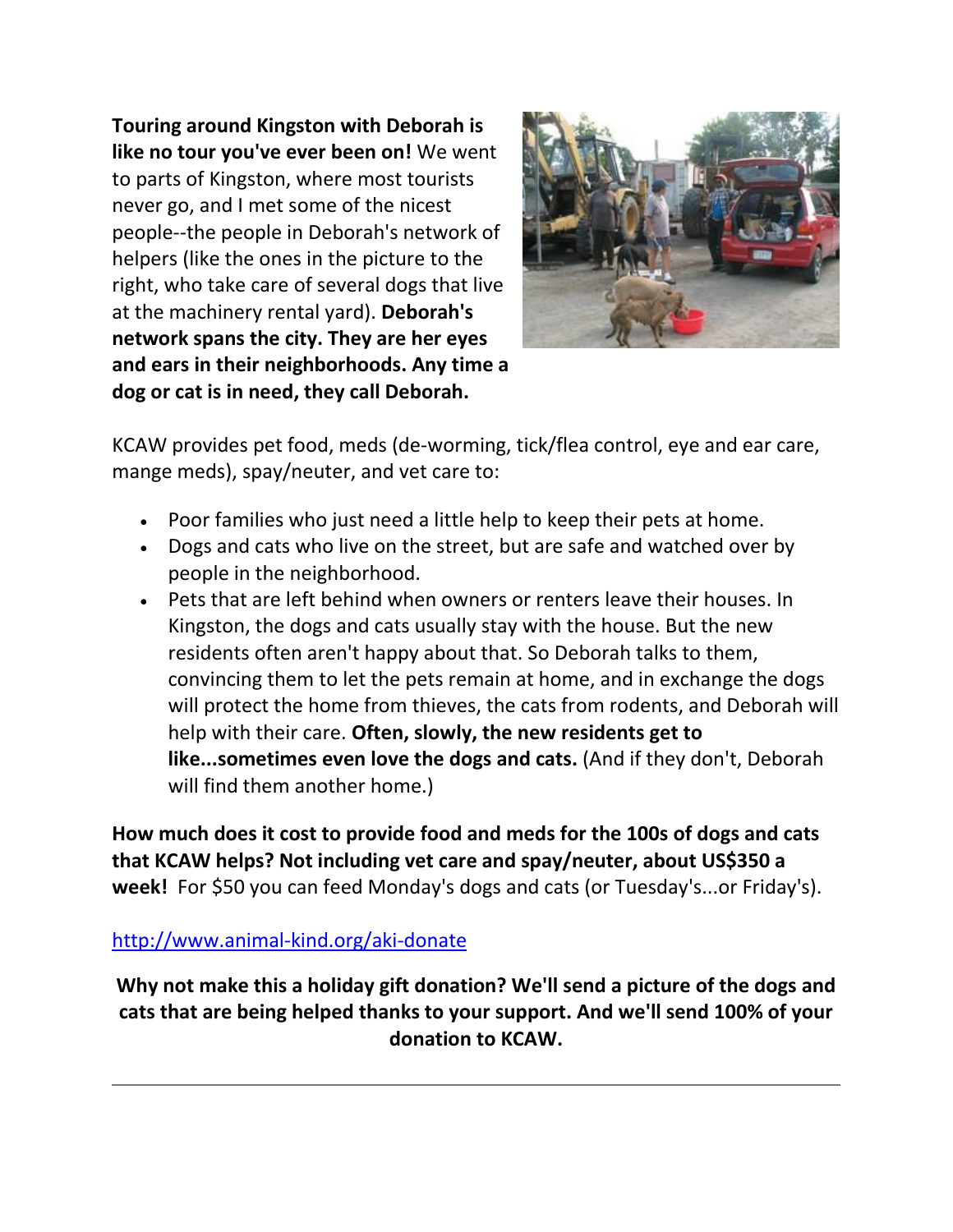## **This is the season when everyone asks for a donation.**

And of course, you want to make sure that your support is actually making a difference. In Uganda, it is--change is happening!

Uganda SPCA's Haven is full to the brim with abandoned, unwanted dogs and cats. So what's new?-you ask.



**While more dogs and cats than ever before are entering The Haven, more and more Ugandans are adopting pets from shelters and considering them friends and family.** Gonzo (above) is just 1 example. Adopted in 2014, Haven manager Alex did a home visit this week and found Gonzo and his owner were best of friends. **This isn't an isolated case; The Haven is seeing so many more Ugandans who are truly interested in pet adoption and being good animal parents.** 

The Haven is the only animal shelter in a country of almost 40 million people. So of course, as the USPCA gets better known, more people contact them to rescue animals and more people drop cats and dogs off there.

**One thing that hasn't yet changed: Donating to an organization that rescues animals. That is still so uncommon in Uganda (as it is in the other countries where we work), and that means we still need your support** to make sure The Haven can care for the growing # of animals. USPCA relies on AKI donors for food, meds, rent, salaries, transport to rescue animals, and other USPCA priorities.

**Please help us make this a happy holiday season for Uganda's shelter dogs and cats by including the USPCA in your end-of-year charitable giving:**

[http://www.animal-kind.org/uganda-aki](http://cts.vresp.com/c/?AnimalKindInternatio/cad9548436/f33df9aebc/9bd601b32d)

**How does change happen?**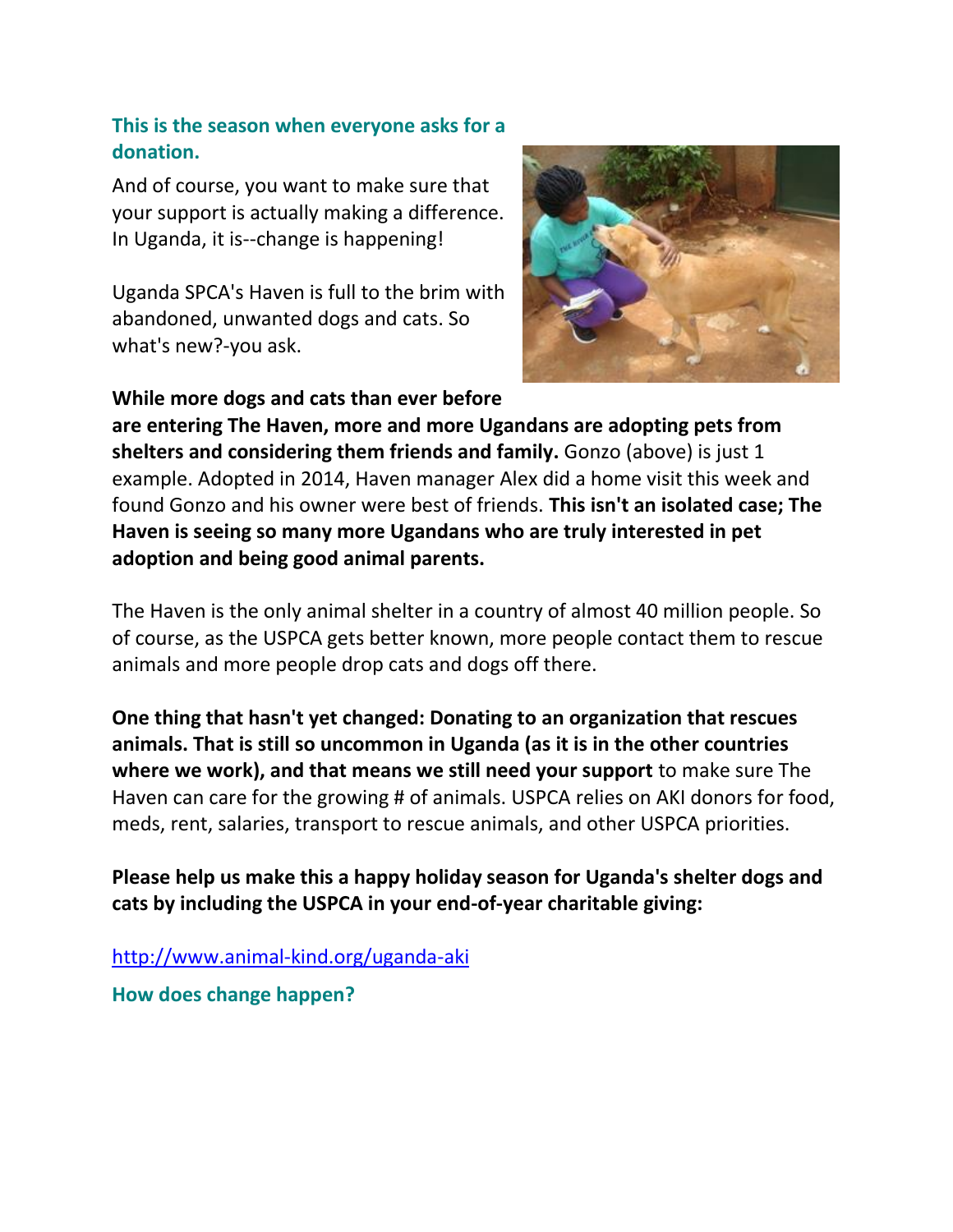Liberia Animal Welfare & Conservation Society can tell you: Teach the children about animal kindness and be role models in the community. Because of the generosity of AKI donors, LAWCS has been able to expand this model to additional communities (you can read the details on the AKI Blog, link below). Now school children in Kolahun district look



forward to Monday, when school is back in session, and they can continue to learn about animals!

With your help, LAWCS can continue to expand their kindness message:

- You can provide Humane Education workbooks for 1 school for US\$15.
- A community animal care clinic (picture above) costs about US\$200. LAWCS's community clinics are the only professional animal care available for Liberia's pets! **What an amazing holiday gift that would be for Liberia's dogs and cats and for an animal-loving friend: sponsorship of 1 community animal care clinic! Click, donate, and send me a note, and we'll make it happen!**

# [http://www.animal-kind.org/aki-liberia](http://cts.vresp.com/c/?AnimalKindInternatio/cad9548436/f33df9aebc/5a28908094)

**AKI monthly donors: If you haven't already received an email from me with your end-of-the-year letter, PLEASE get in touch, and I will re-send it.** 

**Giving Tuesday** is November 29, and organizations will be clamoring even louder for your donation. We hope our plea doesn't get lost in all the noise. Your donations to help animals go so far in the poor countries where we work.

### **The AKI Blog keeps you updated on how your donations are making a**